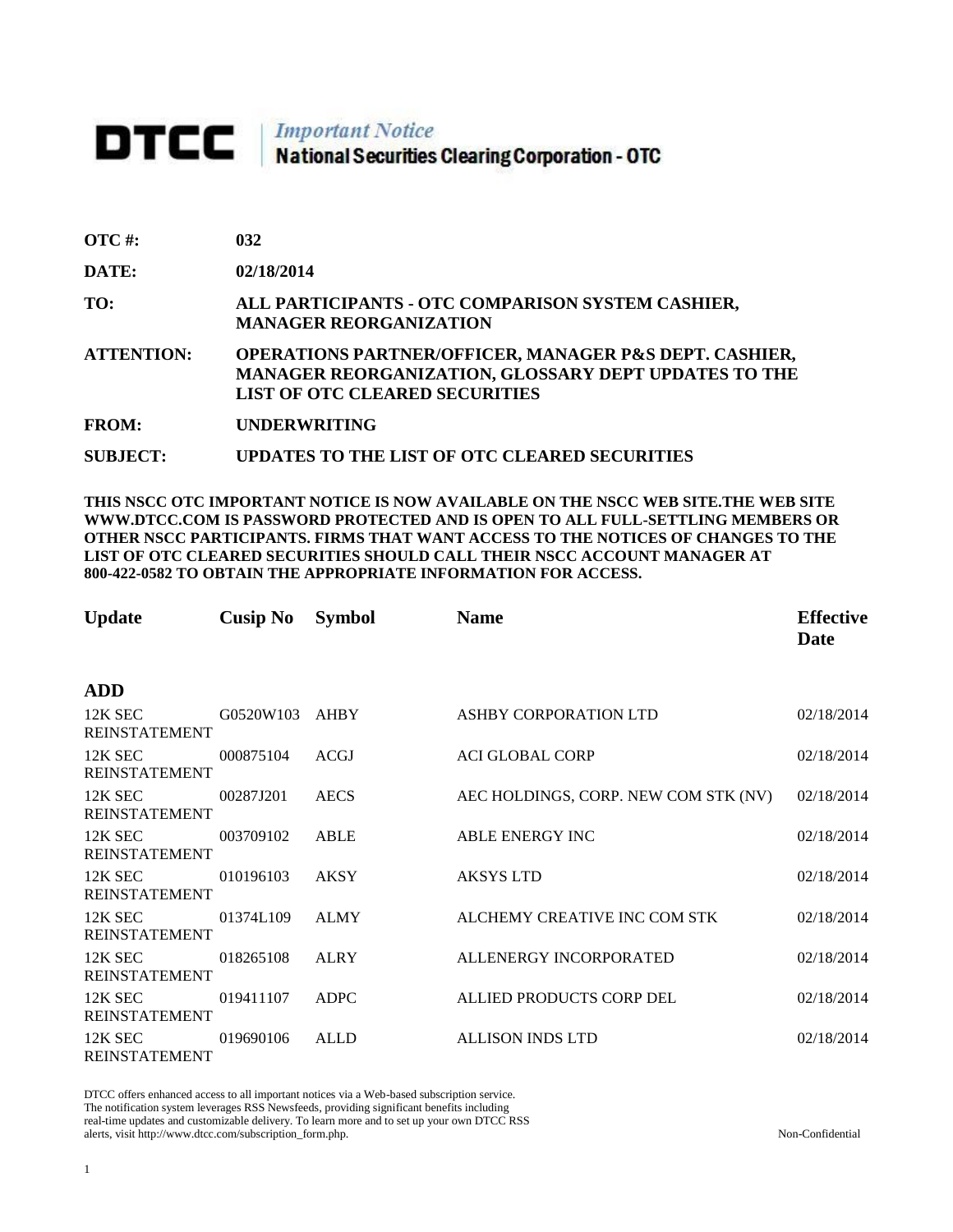| 12K SEC<br><b>REINSTATEMENT</b> | 02152D103 | <b>ADEC</b>  | ALTERNATIVE ENERGY DEVELOPMENT<br><b>CORPORATION COMMON STOCK</b> | 02/18/2014 |
|---------------------------------|-----------|--------------|-------------------------------------------------------------------|------------|
| 12K SEC<br><b>REINSTATEMENT</b> | 02639T200 | <b>AMNE</b>  | AMERICAN GREEN GROUP INC NEW<br><b>COMMON STOCK (NV)</b>          | 02/18/2014 |
| 12K SEC<br><b>REINSTATEMENT</b> | 02640A109 | <b>AGDO</b>  | <b>AMERICAN GOLD RESOURCES</b><br>CORPORATION.COMMON STOCK        | 02/18/2014 |
| 12K SEC<br><b>REINSTATEMENT</b> | 02883P102 | <b>APAT</b>  | <b>AMERICAN PATRIOT CP</b>                                        | 02/18/2014 |
| 12K SEC<br><b>REINSTATEMENT</b> | 030258305 | <b>ASVPQ</b> | AMERICAN TONERSERV CORP NEW<br><b>COMMON STOCK</b>                | 02/18/2014 |
| 12K SEC<br><b>REINSTATEMENT</b> | 035214105 | AGSC         | ANGUS ENERGY CORP                                                 | 02/18/2014 |
| 12K SEC<br><b>REINSTATEMENT</b> | 03734A104 | <b>ANVH</b>  | THE ANVIRON HOLDING COMPANY<br><b>COMMON STOCK</b>                | 02/18/2014 |
| 12K SEC<br><b>REINSTATEMENT</b> | 038399101 | <b>AQIS</b>  | AQUIS COMUNICATIONS GROUP INC                                     | 02/18/2014 |
| 12K SEC<br><b>REINSTATEMENT</b> | 03841P309 | <b>AQMT</b>  | AQUAMATRIX, INC. NEW COMMON STOCK                                 | 02/18/2014 |
| 12K SEC<br><b>REINSTATEMENT</b> | 04315D400 | <b>ARTD</b>  | <b>ARTISTDIRECT INC-NEW</b>                                       | 02/18/2014 |
| 12K SEC<br><b>REINSTATEMENT</b> | 043509108 | <b>ASCBQ</b> | ASCENDIA BRANDS, INC COM                                          | 02/18/2014 |
| 12K SEC<br><b>REINSTATEMENT</b> | 049156102 | <b>ATPL</b>  | ATLANTIS PLASTICS INC CL-A                                        | 02/18/2014 |
| 12K SEC<br><b>REINSTATEMENT</b> | 05069N205 | <b>AFLO</b>  | AUCTION FLOOR INC COM STK NEW (NV)                                | 02/18/2014 |
| 12K SEC<br><b>REINSTATEMENT</b> | 052101201 | <b>ASMFQ</b> | AUSAM ENERGY CORP (CANADA)                                        | 02/18/2014 |
| 12K SEC<br><b>REINSTATEMENT</b> | 05461P105 | <b>AXMA</b>  | AXIOM MGMT INC COM STK (PA)                                       | 02/18/2014 |
| 12K SEC<br><b>REINSTATEMENT</b> | 05529L104 | <b>BBMF</b>  | <b>BBMF CORPORATION</b>                                           | 02/18/2014 |
| 12K SEC<br><b>REINSTATEMENT</b> | 05530B103 | <b>BXLH</b>  | <b>BAXL HOLDINGS INC COM STK</b>                                  | 02/18/2014 |
| 12K SEC<br><b>REINSTATEMENT</b> | 055413108 | <b>BFTC</b>  | <b>B-FAST CORP</b>                                                | 02/18/2014 |
| 12K SEC<br><b>REINSTATEMENT</b> | 06849E101 | <b>BCCC</b>  | <b>BARRICINI INC</b>                                              | 02/18/2014 |
| 12K SEC<br><b>REINSTATEMENT</b> | 09064U107 | <b>BPYT</b>  | BIOPONIC PHYTOCEUTICALS INC COM STK                               | 02/18/2014 |
| 12K SEC<br><b>REINSTATEMENT</b> | 090966102 | <b>BIFC</b>  | <b>BIOGOLD FUELS CORPORATION.</b>                                 | 02/18/2014 |
| 12K SEC<br><b>REINSTATEMENT</b> | 10947N104 | <b>BTSR</b>  | BRIGHTSTAR INFORMT TECH GR INC                                    | 02/18/2014 |
| 12K SEC<br><b>REINSTATEMENT</b> | 12414Q107 | <b>BFBL</b>  | <b>BUTTERFIELD-BLAIR INC</b>                                      | 02/18/2014 |
| 12K SEC<br><b>REINSTATEMENT</b> | 12619H100 | <b>CTTD</b>  | CO2 TECH LTD COM STK                                              | 02/18/2014 |
| 12K SEC<br><b>REINSTATEMENT</b> | 13000A209 | <b>CLBN</b>  | CALIBER ENERGY INC NEW COM STK                                    | 02/18/2014 |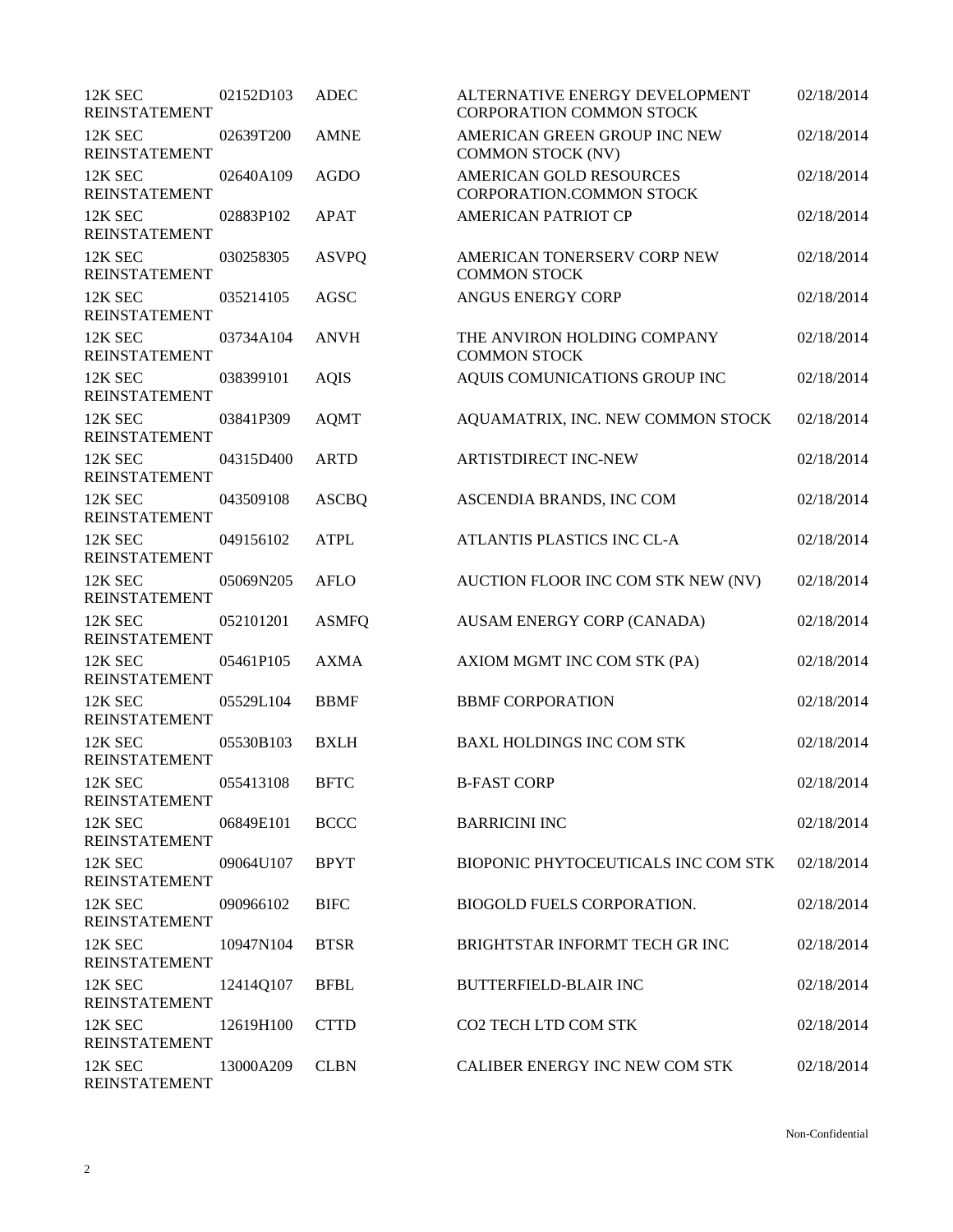| 12K SEC<br><b>REINSTATEMENT</b> | 13000B108 | <b>CABE</b>  | <b>CALIBRE ENERGY INC</b>                                               | 02/18/2014 |
|---------------------------------|-----------|--------------|-------------------------------------------------------------------------|------------|
| 12K SEC<br><b>REINSTATEMENT</b> | 13249N103 | <b>CBRP</b>  | <b>CAMBRIDGE RESOURCES CORPORATION</b><br><b>COMMON STOCK</b>           | 02/18/2014 |
| 12K SEC<br><b>REINSTATEMENT</b> | 139161103 | <b>CDTN</b>  | CAPACITVE DEIONIZATION TECHNOLOGY<br><b>SYSTEMS INC</b>                 | 02/18/2014 |
| 12K SEC<br><b>REINSTATEMENT</b> | 141614206 | <b>CVSC</b>  | CARDIOVASCULAR SCIENCES, INC. NEW<br><b>COMMON STOCK</b>                | 02/18/2014 |
| 12K SEC<br><b>REINSTATEMENT</b> | 14171A200 | <b>CGUE</b>  | CAREGUIDE INC DEL COM STK (NV)                                          | 02/18/2014 |
| 12K SEC<br><b>REINSTATEMENT</b> | 157024100 | <b>CENV</b>  | CERTIFIED ENVIRONMENTAL GR INC                                          | 02/18/2014 |
| 12K SEC<br><b>REINSTATEMENT</b> | 15721E105 | <b>OROB</b>  | CEVA INTERNATIONAL INC                                                  | 02/18/2014 |
| 12K SEC<br><b>REINSTATEMENT</b> | 162307102 | <b>CHWD</b>  | CHATSWORTH DATA SOLUTIONS, INC.<br><b>COMMN STOCK</b>                   | 02/18/2014 |
| 12K SEC<br><b>REINSTATEMENT</b> | 166871103 | <b>CYRS</b>  | CHEYENNE RES CORP COM STK (NV)                                          | 02/18/2014 |
| 12K SEC<br><b>REINSTATEMENT</b> | 169074101 | <b>CHIL</b>  | CHILL TECH INDUSTRIES INC                                               | 02/18/2014 |
| 12K SEC<br><b>REINSTATEMENT</b> | 16940Y104 | <b>CMNO</b>  | CHINA OIL & METHANOL GROUP, INC.<br><b>COMMON STOCK</b>                 | 02/18/2014 |
| 12K SEC<br><b>REINSTATEMENT</b> | 185066107 | <b>CSYS</b>  | CLEARSTORY SYSTEMS, INC.                                                | 02/18/2014 |
| 12K SEC<br><b>REINSTATEMENT</b> | 190744201 | <b>CTCK</b>  | <b>COATTEC INDUSTRIES INC NEW</b>                                       | 02/18/2014 |
| 12K SEC<br><b>REINSTATEMENT</b> | 196249106 | <b>CLOR</b>  | COLOR Q INC                                                             | 02/18/2014 |
| 12K SEC<br><b>REINSTATEMENT</b> | 20035D108 | <b>CMTN</b>  | COMEDIA CORPORATION COM STK                                             | 02/18/2014 |
| 12K SEC<br><b>REINSTATEMENT</b> | 20650N100 | <b>CNDD</b>  | <b>CONCORDE AMERICA INC</b>                                             | 02/18/2014 |
| 12K SEC<br><b>REINSTATEMENT</b> | 208606202 | <b>CMDJ</b>  | CONSOLIDATED AMERICAN INDUSTRIES<br><b>CORP NEW</b>                     | 02/18/2014 |
| 12K SEC<br><b>REINSTATEMENT</b> | 208757203 | <b>CSBF</b>  | CONSOLIDATED BIOFUELS INC. NEW<br><b>COMMON STOCK</b>                   | 02/18/2014 |
| <b>ADD</b>                      | 21234W103 | <b>CTRV</b>  | CONTRAVIR PHARMACEUTICALS INC COM<br>STK (DE)                           | 02/18/2014 |
| ADD                             | 21852Q107 | <b>CDBMF</b> | CARDOBA MINERALS CORP COM SHS (CDA)                                     | 02/18/2014 |
| 12K SEC<br><b>REINSTATEMENT</b> | 22003G105 | <b>CMDL</b>  | CORPORATE MEDIA INTL, INC.                                              | 02/18/2014 |
| 12K SEC<br><b>REINSTATEMENT</b> | 226270106 | <b>CSTJ</b>  | <b>CRESTON RESOURCES LTD</b>                                            | 02/18/2014 |
| 12K SEC<br><b>REINSTATEMENT</b> | 23204D206 | <b>CRHY</b>  | <b>CUSTOM RESTAURANT &amp; HOSPTY GRP INC</b><br>(THE) NEW COM STK (NV) | 02/18/2014 |
| 12K SEC<br><b>REINSTATEMENT</b> | 232462101 | <b>CYCHZ</b> | CYBERCASH, INC. EX 2ND LIQ DIST                                         | 02/18/2014 |
| 12K SEC<br><b>REINSTATEMENT</b> | 23302T103 | <b>DALN</b>  | DAL INTERNATIONAL LTD COM STK (NV)                                      | 02/18/2014 |
| 12K SEC<br><b>REINSTATEMENT</b> | 23324Q202 | <b>DNAG</b>  | DNAPRINT GENOMICS INC. NEW                                              | 02/18/2014 |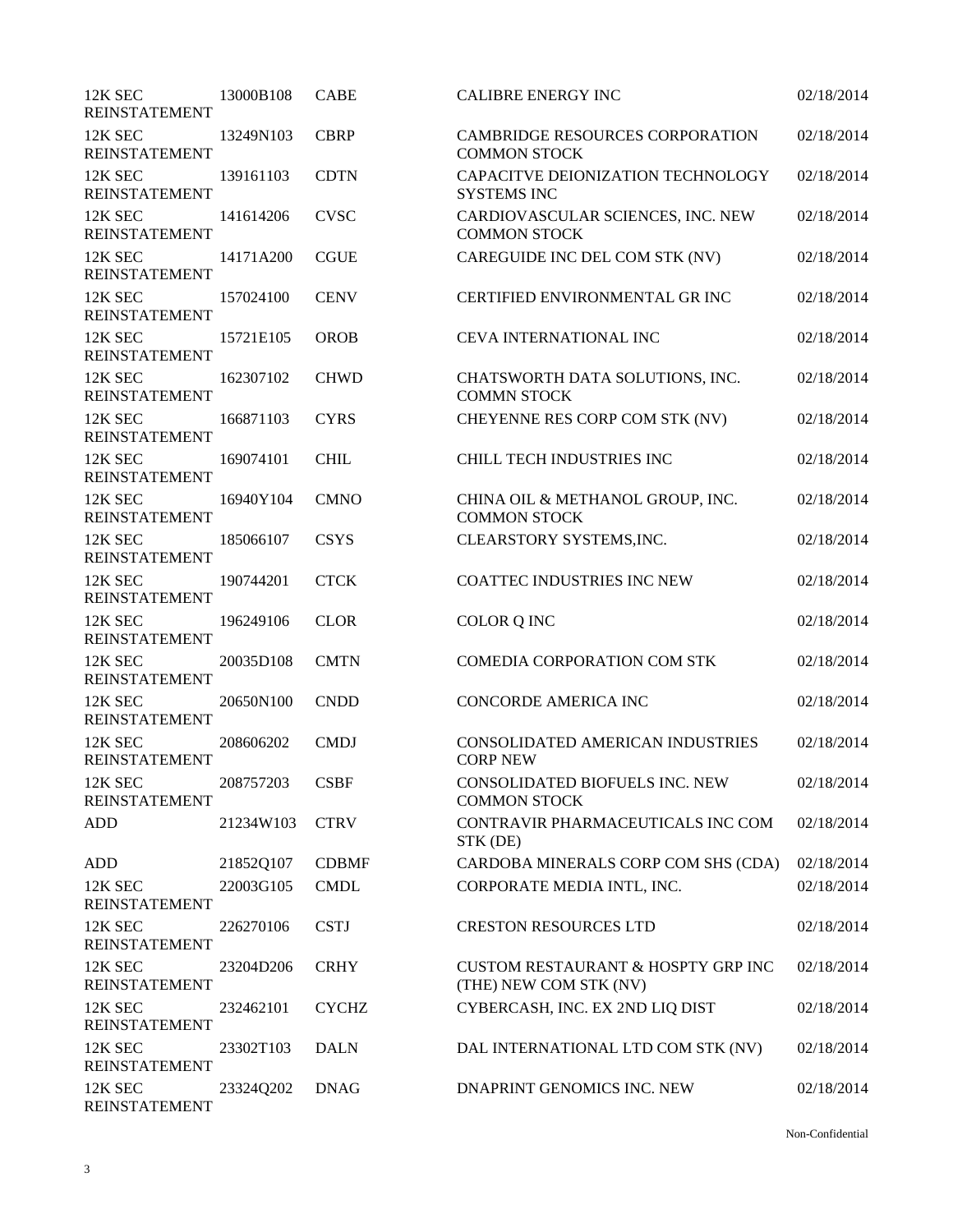| 12K SEC<br><b>REINSTATEMENT</b> | 23804Q102      | <b>DLGI</b>  | DATALOGIC INTL INC                                             | 02/18/2014 |
|---------------------------------|----------------|--------------|----------------------------------------------------------------|------------|
| 12K SEC<br><b>REINSTATEMENT</b> | 238045108      | <b>DMAR</b>  | DATAMARINE INTL INC                                            | 02/18/2014 |
| 12K SEC<br><b>REINSTATEMENT</b> | 242284206      | <b>DLAD</b>  | DEALERADVANCE INC COM STK NEW (NV)                             | 02/18/2014 |
| 12K SEC<br><b>REINSTATEMENT</b> | 24372P104      | <b>DPER</b>  | DEEP EARTH RESOURCES, INC. COMMON<br><b>STOCK</b>              | 02/18/2014 |
| 12K SEC<br><b>REINSTATEMENT</b> | 243723103      | <b>DPFD</b>  | DEEP FIELD TECHNOLOGIES INC CL A                               | 02/18/2014 |
| 12K SEC<br>REINSTATEMENT        | 252838107      | <b>DYXC</b>  | <b>DIASYS CORPORATION</b>                                      | 02/18/2014 |
| 12K SEC<br><b>REINSTATEMENT</b> | 253917108      | <b>DFMCF</b> | DIGITAL FUSION MULTIMEDIA CORP                                 | 02/18/2014 |
| 12K SEC<br><b>REINSTATEMENT</b> | 25455W106      | <b>DTCO</b>  | DIRECT COATING INC COM STK                                     | 02/18/2014 |
| 12K SEC<br><b>REINSTATEMENT</b> | 25469V102      | <b>DTEK</b>  | DISPLAY TECHNOLOGIES INC                                       | 02/18/2014 |
| 12K SEC<br><b>REINSTATEMENT</b> | 257118109      | <b>DMEC</b>  | DOMESTIC ENERGY CORP COM STK (FL)                              | 02/18/2014 |
| 12K SEC<br><b>REINSTATEMENT</b> | 268817301      | <b>EPEO</b>  | E'PRIME AEROSPACE CORPORATION NEW<br><b>COMMON STOCK</b>       | 02/18/2014 |
| 12K SEC<br><b>REINSTATEMENT</b> | 26884H207      | <b>ERUC</b>  | ER URGENT CARE HOLDINGS, INC. NEW COM 02/18/2014<br><b>STK</b> |            |
| 12K SEC<br><b>REINSTATEMENT</b> | 26982N106      | <b>ERHI</b>  | EAGLE RESOURCE HOLDINGS INC COM STK                            | 02/18/2014 |
| 12K SEC<br><b>REINSTATEMENT</b> | 27002X108      | <b>EGVIQ</b> | EAGLE VENTURES INTERNATIONAL, INC.<br><b>COMMON STOCK (NV)</b> | 02/18/2014 |
| 12K SEC<br><b>REINSTATEMENT</b> | 278578109      | <b>EACC</b>  | <b>EAUTOCLAIMS. INC</b>                                        | 02/18/2014 |
| 12K SEC<br><b>REINSTATEMENT</b> | 28027T106      | <b>EGIL</b>  | EDGETECH INTERNATIONAL INC COM STK                             | 02/18/2014 |
| 12K SEC<br><b>REINSTATEMENT</b> | 282015106      | <b>EFFC</b>  | EFFECTIVE CONTROL TRANSPORT INC COM<br><b>STK CLA</b>          | 02/18/2014 |
| 12K SEC<br><b>REINSTATEMENT</b> | 284853306 ELGT |              | ELECTRIC & GAS TECH INC NEW                                    | 02/18/2014 |
| 12K SEC<br><b>REINSTATEMENT</b> | 28500T102      | <b>EMCO</b>  | ELECTRIC MOTORS CORPORATION COM STK 02/18/2014                 |            |
| 12K SEC<br><b>REINSTATEMENT</b> | 29257B104      | <b>ENCS</b>  | ENCORE ENERGY SYSTEMS INC COM STK                              | 02/18/2014 |
| 12K SEC<br><b>REINSTATEMENT</b> | 29365J106      | <b>ECNI</b>  | ENTERCONNECT INC. COMMON STOCK                                 | 02/18/2014 |
| 12K SEC<br><b>REINSTATEMENT</b> | 29406L201      | <b>EPGRQ</b> | ENVIRONMENTAL POWER CORP NEW                                   | 02/18/2014 |
| 12K SEC<br><b>REINSTATEMENT</b> | 29758N102      | <b>ESNY</b>  | ESTORE OF N.Y., INC. COMMON STOCK (NY)                         | 02/18/2014 |
| 12K SEC<br><b>REINSTATEMENT</b> | 300624103      | <b>EXER</b>  | <b>EXACT ENERGY RESOURCES INC</b>                              | 02/18/2014 |
| 12K SEC<br><b>REINSTATEMENT</b> | 314261108      | <b>FEDP</b>  | FEDERATED PURCHASERS INC                                       | 02/18/2014 |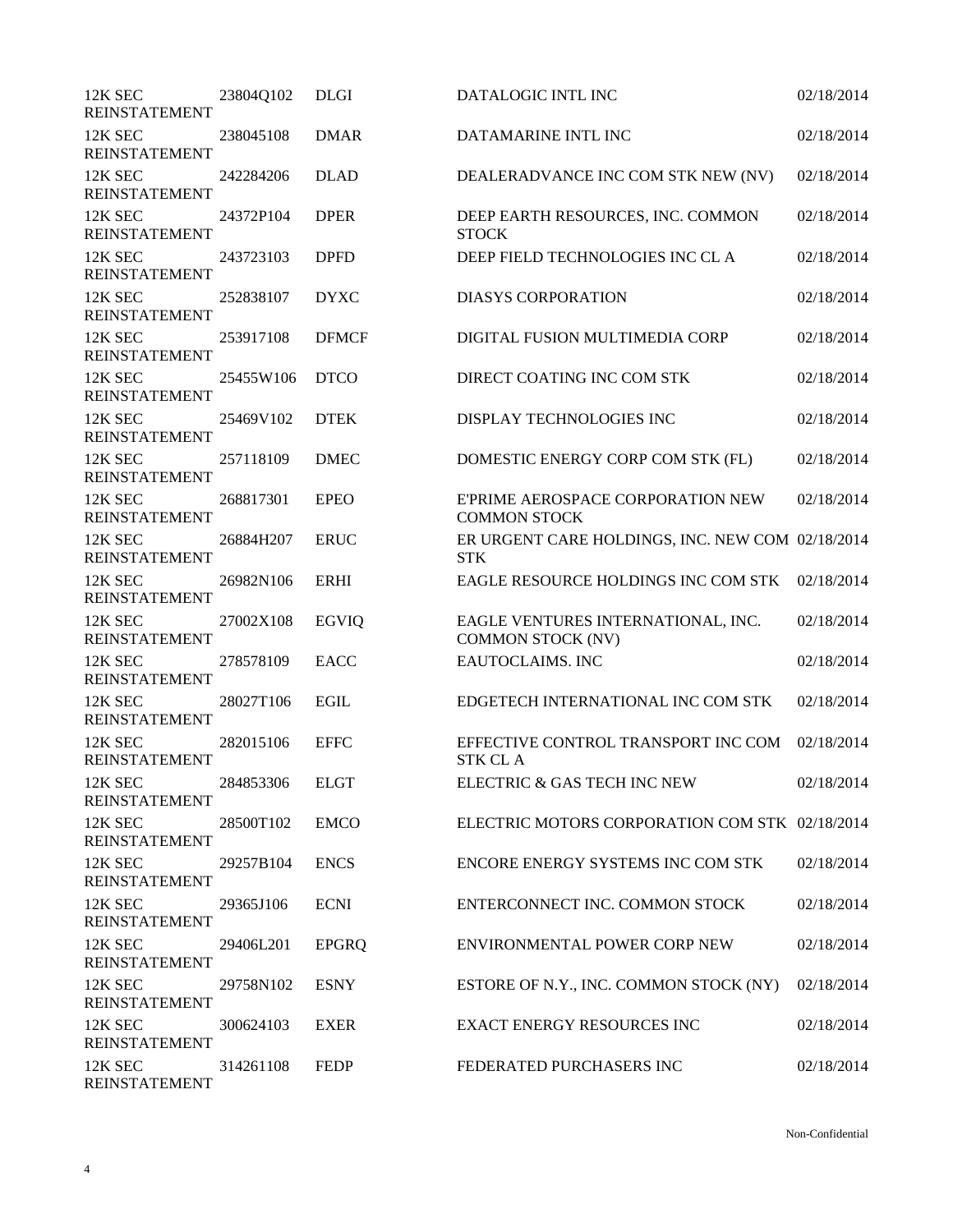| 12K SEC                         | 31683N108 | <b>TFZI</b>  | THE FIGHT ZONE INC COM STK                                            | 02/18/2014 |
|---------------------------------|-----------|--------------|-----------------------------------------------------------------------|------------|
| <b>REINSTATEMENT</b>            |           |              |                                                                       |            |
| 12K SEC<br><b>REINSTATEMENT</b> | 317711208 | <b>FPCNB</b> | FINCH PRUYN & CO CL-B                                                 | 02/18/2014 |
| 12K SEC<br><b>REINSTATEMENT</b> | 320940109 | <b>FNAT</b>  | FIRST NATL ENTMNT CORP                                                | 02/18/2014 |
| 12K SEC<br><b>REINSTATEMENT</b> | 321006504 | <b>FMFN</b>  | FIRST MONTAUK FINL CORP COM NEW                                       | 02/18/2014 |
| 12K SEC<br><b>REINSTATEMENT</b> | 321008104 | <b>FMOR</b>  | FIRST MORTGAGE CORP (CALIF)                                           | 02/18/2014 |
| 12K SEC<br><b>REINSTATEMENT</b> | 33848T103 | <b>FPMC</b>  | FLAIR PETROLEUM CORPORATION COM STK 02/18/2014                        |            |
| 12K SEC<br><b>REINSTATEMENT</b> | 34545T206 | <b>FFHN</b>  | FOREFRONT HOLDINGS INC NEW COM STK                                    | 02/18/2014 |
| 12K SEC<br><b>REINSTATEMENT</b> | 350841201 | <b>FDNU</b>  | <b>4-D NEUROIMAGING NEW</b>                                           | 02/18/2014 |
| 12K SEC<br><b>REINSTATEMENT</b> | 35633R101 | <b>FBBF</b>  | FREEDOM BANK BRADENTON (FL)                                           | 02/18/2014 |
| 12K SEC<br><b>REINSTATEMENT</b> | 35952A101 | <b>FSON</b>  | <b>FSONA SYS CORP</b>                                                 | 02/18/2014 |
| 12K SEC<br><b>REINSTATEMENT</b> | 368469102 | <b>GOCH</b>  | GEEKS ON CALL HOLDINGS INC COM STK                                    | 02/18/2014 |
| 12K SEC<br><b>REINSTATEMENT</b> | 368473104 | <b>GEER</b>  | <b>GEERLINGS &amp; WADE INC</b>                                       | 02/18/2014 |
| 12K SEC<br><b>REINSTATEMENT</b> | 373658103 | <b>GETE</b>  | <b>GEOTEL INC</b>                                                     | 02/18/2014 |
| 12K SEC<br><b>REINSTATEMENT</b> | 37939H100 | <b>GBSV</b>  | <b>GLOBAL INDUSTRIAL SERVICES INC</b>                                 | 02/18/2014 |
| 12K SEC<br><b>REINSTATEMENT</b> | 37945L202 | <b>GBMS</b>  | <b>GLOBAL MATERIALS &amp; SERVICES INC NEW</b>                        | 02/18/2014 |
| 12K SEC<br><b>REINSTATEMENT</b> | 37946M209 | <b>GITH</b>  | GLOBAL IT HOLDINGS, INC. NEW COM STK                                  | 02/18/2014 |
| 12K SEC<br><b>REINSTATEMENT</b> | 38058B106 | <b>GSRS</b>  | <b>GOLD COAST RES INC</b>                                             | 02/18/2014 |
| 12K SEC<br><b>REINSTATEMENT</b> | 385194204 | <b>GATT</b>  | <b>GRAND ADV TOUR&amp;TRAVEL PUB CRP</b>                              | 02/18/2014 |
| 12K SEC<br><b>REINSTATEMENT</b> | 385420203 | <b>GMSC</b>  | GRAND ENTERTAINMENT & MUSIC INC NEW 02/18/2014<br><b>COMMON STOCK</b> |            |
| 12K SEC<br><b>REINSTATEMENT</b> | 389461104 | <b>GRYW</b>  | <b>GRAYLING WIRELESS USA INC</b>                                      | 02/18/2014 |
| 12K SEC<br><b>REINSTATEMENT</b> | 40413G101 | <b>HCNVQ</b> | HC INNOVATIONS INC COM STK                                            | 02/18/2014 |
| 12K SEC<br><b>REINSTATEMENT</b> | 404369100 | <b>HTRE</b>  | H3 ENTERPRISES, INC.                                                  | 02/18/2014 |
| 12K SEC<br><b>REINSTATEMENT</b> | 413353202 | <b>HRLSQ</b> | HAROLD'S STORES INC NEW COM STK                                       | 02/18/2014 |
| 12K SEC<br><b>REINSTATEMENT</b> | 41753E102 | <b>HBOI</b>  | HARVEST BIO-ORGANIC INTERNATIONAL<br>CO., LTD. COMMON STOCK           | 02/18/2014 |
| 12K SEC<br><b>REINSTATEMENT</b> | 418398103 | <b>HGMG</b>  | HASTINGS MANUFACTURING CO                                             | 02/18/2014 |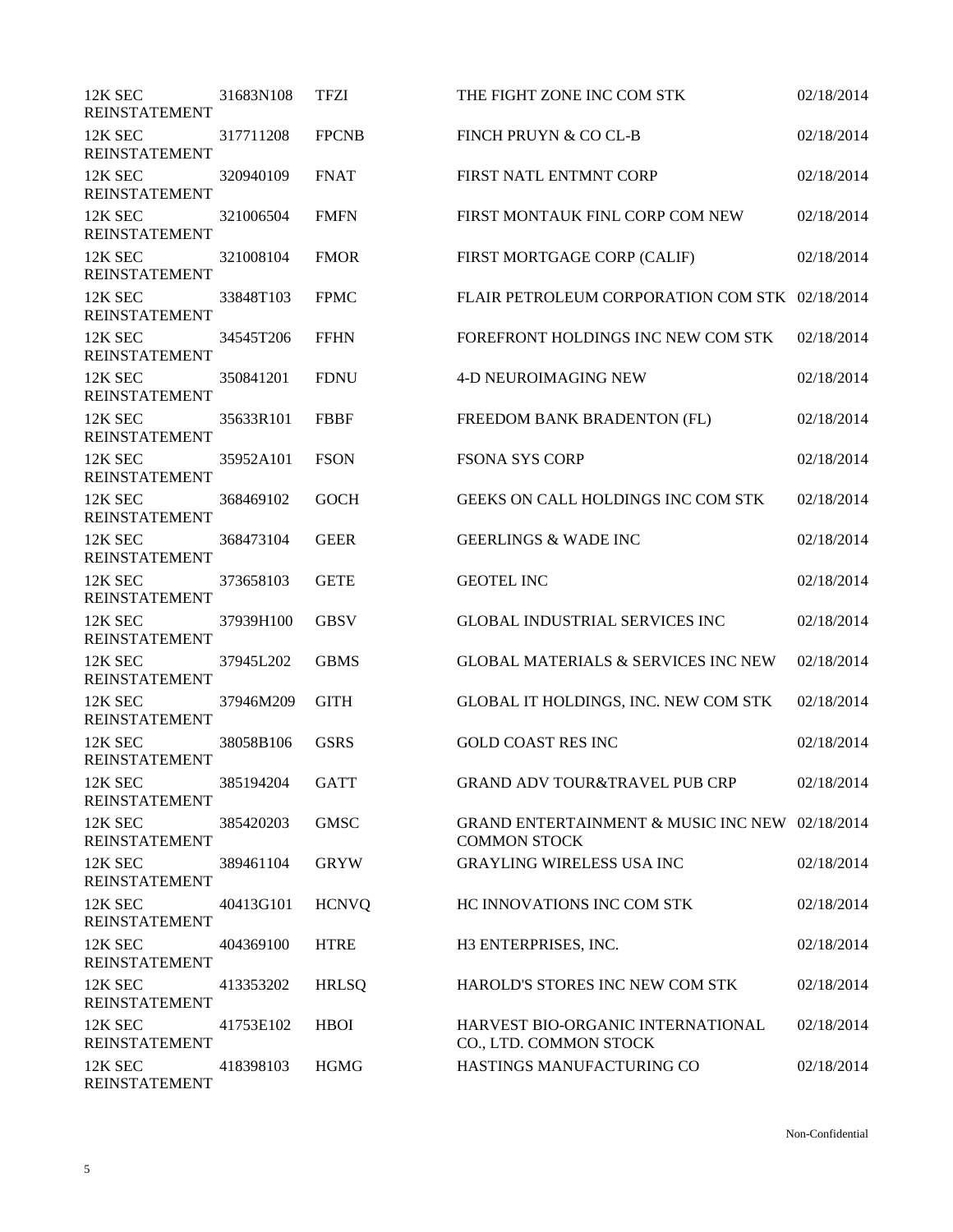| 12K SEC<br><b>REINSTATEMENT</b> | 42222H304 | <b>HGAT</b>  | <b>HEALTHGATE DATA CORP-NEW</b>        | 02/18/2014 |
|---------------------------------|-----------|--------------|----------------------------------------|------------|
| 12K SEC<br><b>REINSTATEMENT</b> | 423617109 | <b>HMGP</b>  | HEMI ENERGY GROUP, INC.                | 02/18/2014 |
| 12K SEC<br><b>REINSTATEMENT</b> | 423635101 | <b>HPGI</b>  | HEMISPHERE GOLD INC COM STK            | 02/18/2014 |
| 12K SEC<br><b>REINSTATEMENT</b> | 42551C108 | <b>HYNLZ</b> | HENLEY LTD PARTNERS UNITS              | 02/18/2014 |
| 12K SEC<br><b>REINSTATEMENT</b> | 449236207 | <b>IBIN</b>  | IBSG INTERNATIONAL, INC. NEW COM STK   | 02/18/2014 |
| 12K SEC<br>REINSTATEMENT        | 449508209 | <b>IFST</b>  | IFSA STRONGMAN, INC. NEW COM STK       | 02/18/2014 |
| 12K SEC<br><b>REINSTATEMENT</b> | 45073X104 | <b>IXEH</b>  | IX ENERGY HLDGS INC COM STK (DE)       | 02/18/2014 |
| 12K SEC<br><b>REINSTATEMENT</b> | 451725105 | <b>IGPG</b>  | IGNIS PETROLEUM GROUP, INC.            | 02/18/2014 |
| 12K SEC<br><b>REINSTATEMENT</b> | 45245V101 | <b>IMAG</b>  | <b>IMAGEMAX INC</b>                    | 02/18/2014 |
| 12K SEC<br><b>REINSTATEMENT</b> | 45253L102 | <b>IMUT</b>  | IMMUNETREE INTERNATIONAL, INC.         | 02/18/2014 |
| 12K SEC<br><b>REINSTATEMENT</b> | 45254G102 | <b>IESO</b>  | <b>IMPACT E SOLUTIONS CORP COM STK</b> | 02/18/2014 |
| 12K SEC<br>REINSTATEMENT        | 456635101 | <b>IMGR</b>  | INFINITY MEDICAL GROUP INC COM STK     | 02/18/2014 |
| 12K SEC<br><b>REINSTATEMENT</b> | 457675106 | <b>IIDG</b>  | INNOVATIVE IMPACT DESIGN INC COM STK   | 02/18/2014 |
| 12K SEC<br><b>REINSTATEMENT</b> | 45817D109 | <b>IWRI</b>  | <b>INTEGRATED WATER RESOURCES INC</b>  | 02/18/2014 |
| 12K SEC<br><b>REINSTATEMENT</b> | 45819Y101 | <b>ITDD</b>  | <b>INTERGRATED DATA CORP</b>           | 02/18/2014 |
| 12K SEC<br><b>REINSTATEMENT</b> | 458651106 | <b>RENE</b>  | <b>INTERCORP EXCELLE INC (F)</b>       | 02/18/2014 |
| 12K SEC<br><b>REINSTATEMENT</b> | 45866M109 | <b>IFAC</b>  | <b>INTERFAC MINING INC COM STK</b>     | 02/18/2014 |
| 12K SEC<br><b>REINSTATEMENT</b> | 45866V109 | <b>IREP</b>  | <b>INTEREP NAT'L RADIO SALES CL-A</b>  | 02/18/2014 |
| 12K SEC<br><b>REINSTATEMENT</b> | 458865201 | <b>ILAS</b>  | INTL AIRLINE SUPPORT GP INC            | 02/18/2014 |
| 12K SEC<br><b>REINSTATEMENT</b> | 46119F107 | <b>INGNQ</b> | <b>INTROGEN THERAPEUTICS INC</b>       | 02/18/2014 |
| 12K SEC<br>REINSTATEMENT        | 464895309 | <b>ISON</b>  | <b>ISONICS CORP COM STK</b>            | 02/18/2014 |
| 12K SEC<br><b>REINSTATEMENT</b> | 46575M109 | <b>IZML</b>  | <b>ITZYOURMALL INC COMMON STOCK</b>    | 02/18/2014 |
| 12K SEC<br><b>REINSTATEMENT</b> | 477588107 | <b>JNMB</b>  | JINHUA MARINE BIOLOGICAL (USA), INC.   | 02/18/2014 |
| 12K SEC<br><b>REINSTATEMENT</b> | 48203W103 | <b>JNPC</b>  | JUNIPER CONTENT CORPORATION COM STK    | 02/18/2014 |
| 12K SEC<br><b>REINSTATEMENT</b> | 48563R108 | <b>KRAT</b>  | KARAT PLATINUM, INC COM STK (NV)       | 02/18/2014 |

Non-Confidential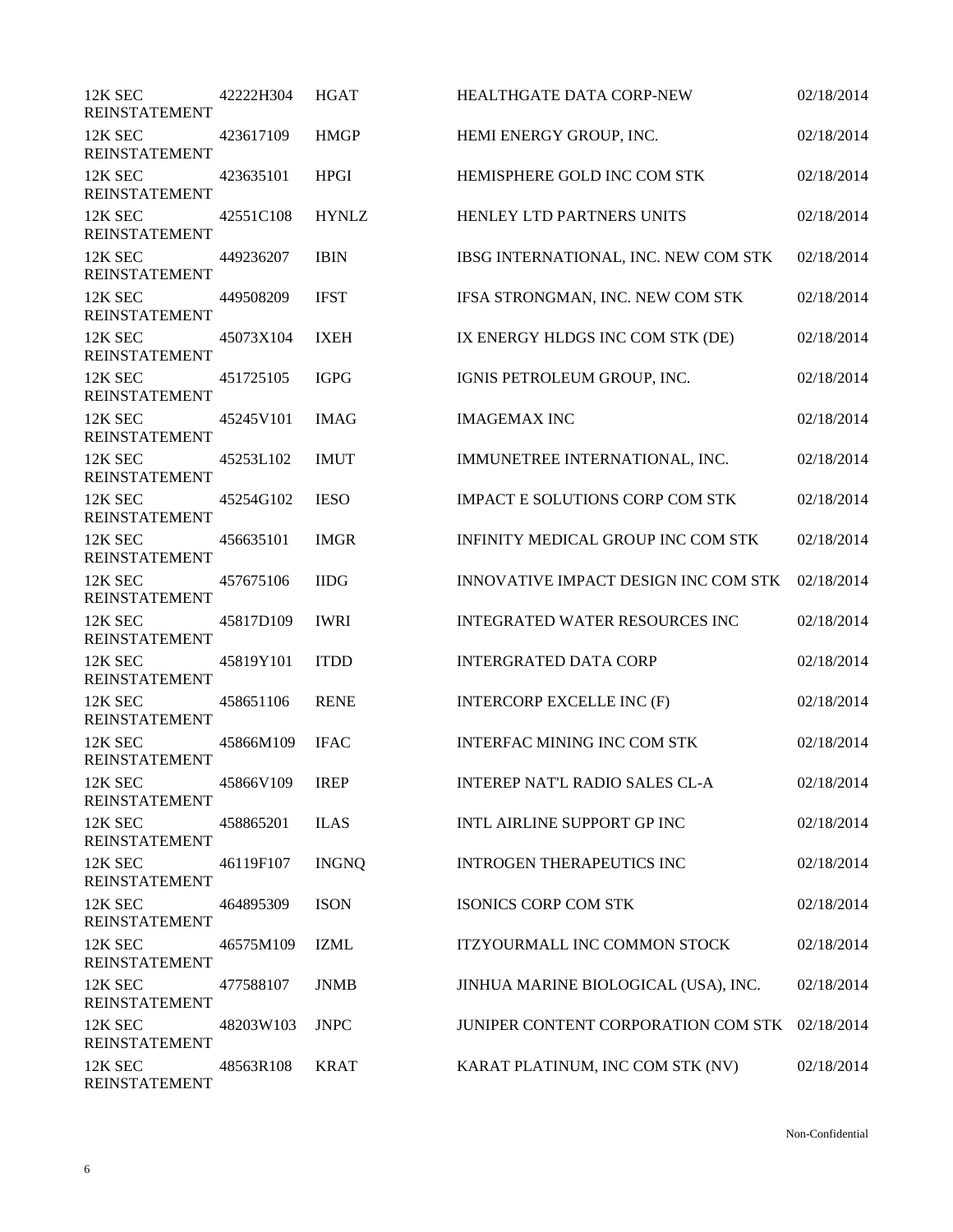| 12K SEC<br><b>REINSTATEMENT</b> | 48576Q105      | <b>KRVR</b> | KARVER INTERNATIONAL INC                                             | 02/18/2014 |
|---------------------------------|----------------|-------------|----------------------------------------------------------------------|------------|
| 12K SEC<br><b>REINSTATEMENT</b> | 501941108      | <b>LDFI</b> | LDF INC                                                              | 02/18/2014 |
| 12K SEC<br><b>REINSTATEMENT</b> | 51766P101      | <b>LVCC</b> | LAS VEGAS CENTRAL RESERVATIONS<br><b>CORPORATION COMMON STOCK</b>    | 02/18/2014 |
| 12K SEC<br><b>REINSTATEMENT</b> | 518281100      | <b>LTTV</b> | LATIN AMERN TELECOMMUNICATIONS<br>VENTURE CO COM STK (NV)            | 02/18/2014 |
| 12K SEC<br><b>REINSTATEMENT</b> | 518585104      | <b>BFIT</b> | RONALD S LAURA ENTERPR INC DEL                                       | 02/18/2014 |
| 12K SEC<br><b>REINSTATEMENT</b> | 532198108      | <b>LHRP</b> | LIFEHOUSE RETIREMENT PROPERTIES, INC.                                | 02/18/2014 |
| 12K SEC<br><b>REINSTATEMENT</b> | 53577B107      | <b>LKPL</b> | LINK PLUS CORP                                                       | 02/18/2014 |
| 12K SEC<br><b>REINSTATEMENT</b> | 54141Y102      | LGSL        | <b>LOGISTICAL SUPPORT INC</b>                                        | 02/18/2014 |
| 12K SEC<br><b>REINSTATEMENT</b> | 545693103      | LWSL        | LOTTERY & WAGERING SOLUTIONS INC                                     | 02/18/2014 |
| 12K SEC<br><b>REINSTATEMENT</b> | 55067F100      | <b>LXHD</b> | LUXON HOLDINGS INC COM STK                                           | 02/18/2014 |
| 12K SEC<br><b>REINSTATEMENT</b> | 55270E106      | <b>MDDM</b> | <b>MDM GROUP INC</b>                                                 | 02/18/2014 |
| 12K SEC<br><b>REINSTATEMENT</b> | 553574104      | <b>MSHE</b> | MSH ENTERTAINMENT CORP                                               | 02/18/2014 |
| 12K SEC<br><b>REINSTATEMENT</b> | 559774203      | <b>MGSR</b> | MAGSTAR TECHNOLOGIES, INC. NEW<br><b>COMMON STOCK</b>                | 02/18/2014 |
| 12K SEC<br><b>REINSTATEMENT</b> | 570583104      | <b>MNTY</b> | MARKET 99 LTD COM STK (MN)                                           | 02/18/2014 |
| 12K SEC<br><b>REINSTATEMENT</b> | 574667101      | <b>MSLM</b> | MASCOT SILVER LEAD MINES INC                                         | 02/18/2014 |
| 12K SEC<br><b>REINSTATEMENT</b> | 576342109      | <b>MDBS</b> | MASTER DISTRIBUTION SYSTEMS INC COM<br><b>STK</b>                    | 02/18/2014 |
| 12K SEC<br><b>REINSTATEMENT</b> | 58458H107      | <b>MFIN</b> | MEDICAL FINANCE, INC. COMMON STOCK                                   | 02/18/2014 |
| 12K SEC<br><b>REINSTATEMENT</b> | 58934P103 MSDG |             | MERCO SUD AGRO-FINANCIAL EQUITIES<br><b>CORPORATION COMMON STOCK</b> | 02/18/2014 |
| 12K SEC<br><b>REINSTATEMENT</b> | 59508T208      | <b>MMCO</b> | MICROMED CARDIOVASCULAR INC NEW<br>COM STK (DE)                      | 02/18/2014 |
| 12K SEC<br><b>REINSTATEMENT</b> | 60671V202      | <b>MTPH</b> | MITOPHARM CORPORATION NEW COM STK                                    | 02/18/2014 |
| 12K SEC<br><b>REINSTATEMENT</b> | 607364106      | <b>MBEI</b> | MOBILE ENTMT INC COM STK (NV)                                        | 02/18/2014 |
| 12K SEC<br><b>REINSTATEMENT</b> | 609180104      | <b>MSTF</b> | MONARCH STAFFING, INC. COM STK                                       | 02/18/2014 |
| 12K SEC<br><b>REINSTATEMENT</b> | 615762101      | <b>MHCO</b> | MOORE HANDLEY INC                                                    | 02/18/2014 |
| 12K SEC<br><b>REINSTATEMENT</b> | 62844T106      | <b>MYHA</b> | MY HEALTHY ACCESS INC COM STK                                        | 02/18/2014 |
| 12K SEC<br><b>REINSTATEMENT</b> | 629362302      | <b>NPER</b> | NP ENERGY CORP                                                       | 02/18/2014 |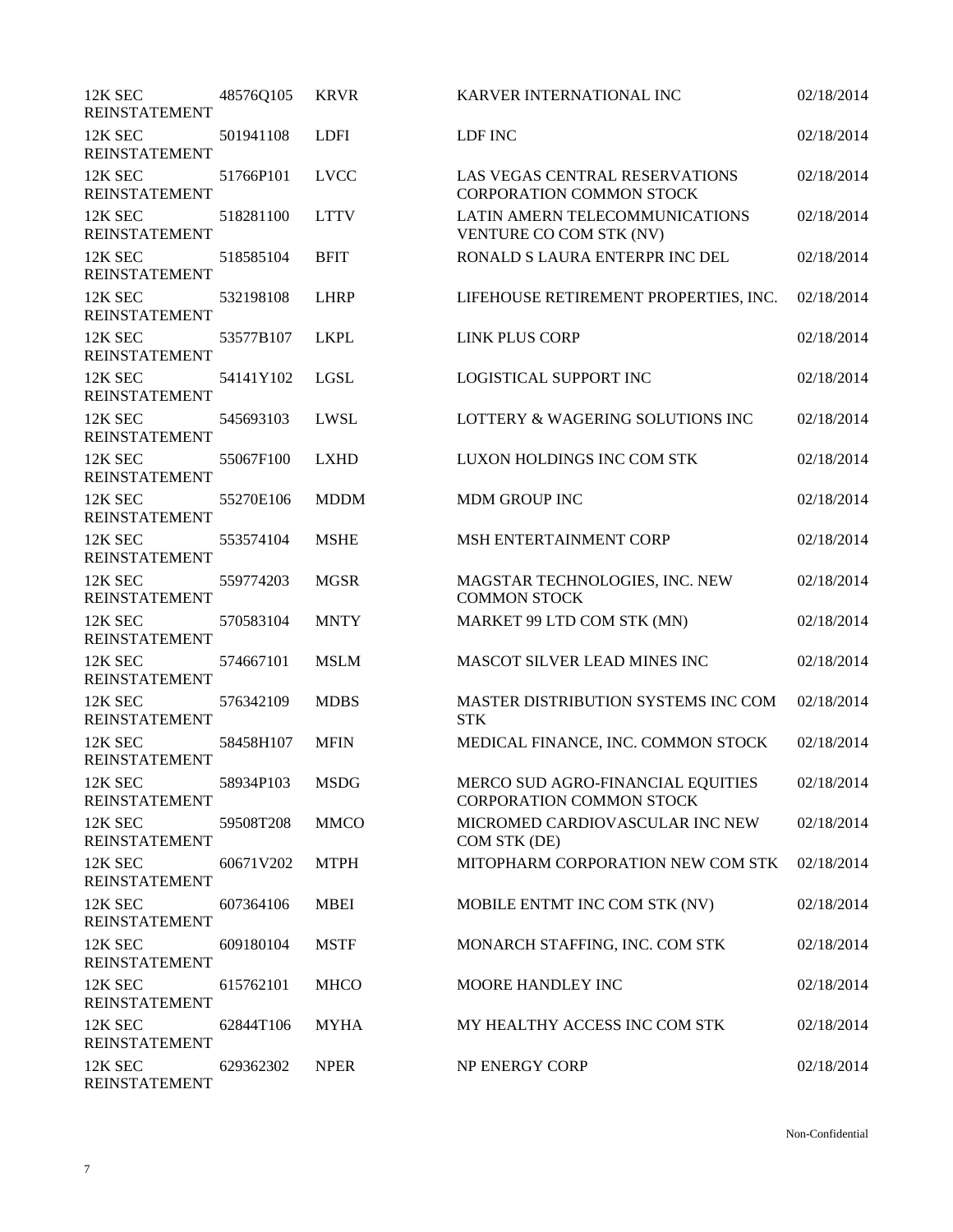| 12K SEC<br><b>REINSTATEMENT</b> | 631082203 | <b>NRWS</b> | <b>NARROWSTEP INC</b>                                  | 02/18/2014 |
|---------------------------------|-----------|-------------|--------------------------------------------------------|------------|
| 12K SEC<br><b>REINSTATEMENT</b> | 636835100 | <b>NMGP</b> | NATIONAL MAINTENANCE GROUP INC.<br><b>COMMON STOCK</b> | 02/18/2014 |
| 12K SEC<br><b>REINSTATEMENT</b> | 636926305 | <b>NMFS</b> | NATL MEDICAL FIN'L SERV CORP                           | 02/18/2014 |
| 12K SEC<br><b>REINSTATEMENT</b> | 63936T103 | <b>NVTN</b> | NAVITONE TECHNOLOGIES INC.                             | 02/18/2014 |
| 12K SEC<br><b>REINSTATEMENT</b> | 64357T101 | <b>NCVL</b> | NEW CHINA VENTURES LTD. COM STK (NV)                   | 02/18/2014 |
| 12K SEC<br><b>REINSTATEMENT</b> | 643908106 | <b>NDVR</b> | NEW DOVER CAPITAL CORPORATION (DE)                     | 02/18/2014 |
| 12K SEC<br>REINSTATEMENT        | 64446Q100 | <b>NGTY</b> | NEW GENERATION TECHNOLOGY HLDG INC<br>COM STK (DE)     | 02/18/2014 |
| 12K SEC<br><b>REINSTATEMENT</b> | 65332E101 | <b>NXRA</b> | NEXTERA ENTERPRISES INC CL-A                           | 02/18/2014 |
| 12K SEC<br><b>REINSTATEMENT</b> | 65878R102 | <b>NHSP</b> | NORTH COUNTRY HOSPITALITY INC                          | 02/18/2014 |
| 12K SEC<br><b>REINSTATEMENT</b> | 663303204 | <b>NWOL</b> | NORTH WEST OIL GROUP, INC. NEW<br><b>COMMON STOCK</b>  | 02/18/2014 |
| 12K SEC<br><b>REINSTATEMENT</b> | 669752305 | <b>NNET</b> | NOSTALGIA NTWK INC (THE)                               | 02/18/2014 |
| 12K SEC<br><b>REINSTATEMENT</b> | 67020E104 | <b>NSEO</b> | <b>NS8 CORP</b>                                        | 02/18/2014 |
| 12K SEC<br><b>REINSTATEMENT</b> | 67073A108 | <b>NNCP</b> | NUTRIONE CORPORATION COM STK                           | 02/18/2014 |
| 12K SEC<br><b>REINSTATEMENT</b> | 670794106 | <b>NYVA</b> | <b>NYVATEX OIL CORP</b>                                | 02/18/2014 |
| 12K SEC<br><b>REINSTATEMENT</b> | 674232301 | <b>OBEE</b> | OBEE'S FRANCHISE SYSTEMS INC COM STK<br>(GA)           | 02/18/2014 |
| 12K SEC<br><b>REINSTATEMENT</b> | 67620P202 | <b>OFEK</b> | OFEK CAPITAL CORP NEW COMMON STOCK                     | 02/18/2014 |
| 12K SEC<br><b>REINSTATEMENT</b> | 68275T101 | <b>OSSI</b> | ONLINE SALES STRATEGIES INC COM STK                    | 02/18/2014 |
| 12K SEC<br>REINSTATEMENT        | 697640308 | <b>PMTT</b> | PAMET SYSTEMS INC NEW                                  | 02/18/2014 |
| 12K SEC<br><b>REINSTATEMENT</b> | 69811Q106 | <b>PANC</b> | PANACOS PHARMACEUTICALS, INC.                          | 02/18/2014 |
| 12K SEC<br><b>REINSTATEMENT</b> | 69841Q100 | <b>PNGB</b> | PANGLOBAL BRANDS INC. COM STK                          | 02/18/2014 |
| 12K SEC<br><b>REINSTATEMENT</b> | 703243105 | PBAH        | PATIO BAHIA INC COM STK (FL)                           | 02/18/2014 |
| 12K SEC<br><b>REINSTATEMENT</b> | 709566103 | <b>PNSR</b> | PENSADOR RESOURCES INC COM STK                         | 02/18/2014 |
| 12K SEC<br><b>REINSTATEMENT</b> | 719005100 | PBLSQ       | PHOENIX ASSOCITS LD SYNDICATE                          | 02/18/2014 |
| 12K SEC<br><b>REINSTATEMENT</b> | 71907X102 | <b>PXIA</b> | PHOENIX INDIA ACQUISITION CORP COM<br><b>STK</b>       | 02/18/2014 |
| 12K SEC<br><b>REINSTATEMENT</b> | 71956U108 | <b>PEDU</b> | PICCOLO EDUCATIONAL SYSTEMS INC<br><b>COMMON STOCK</b> | 02/18/2014 |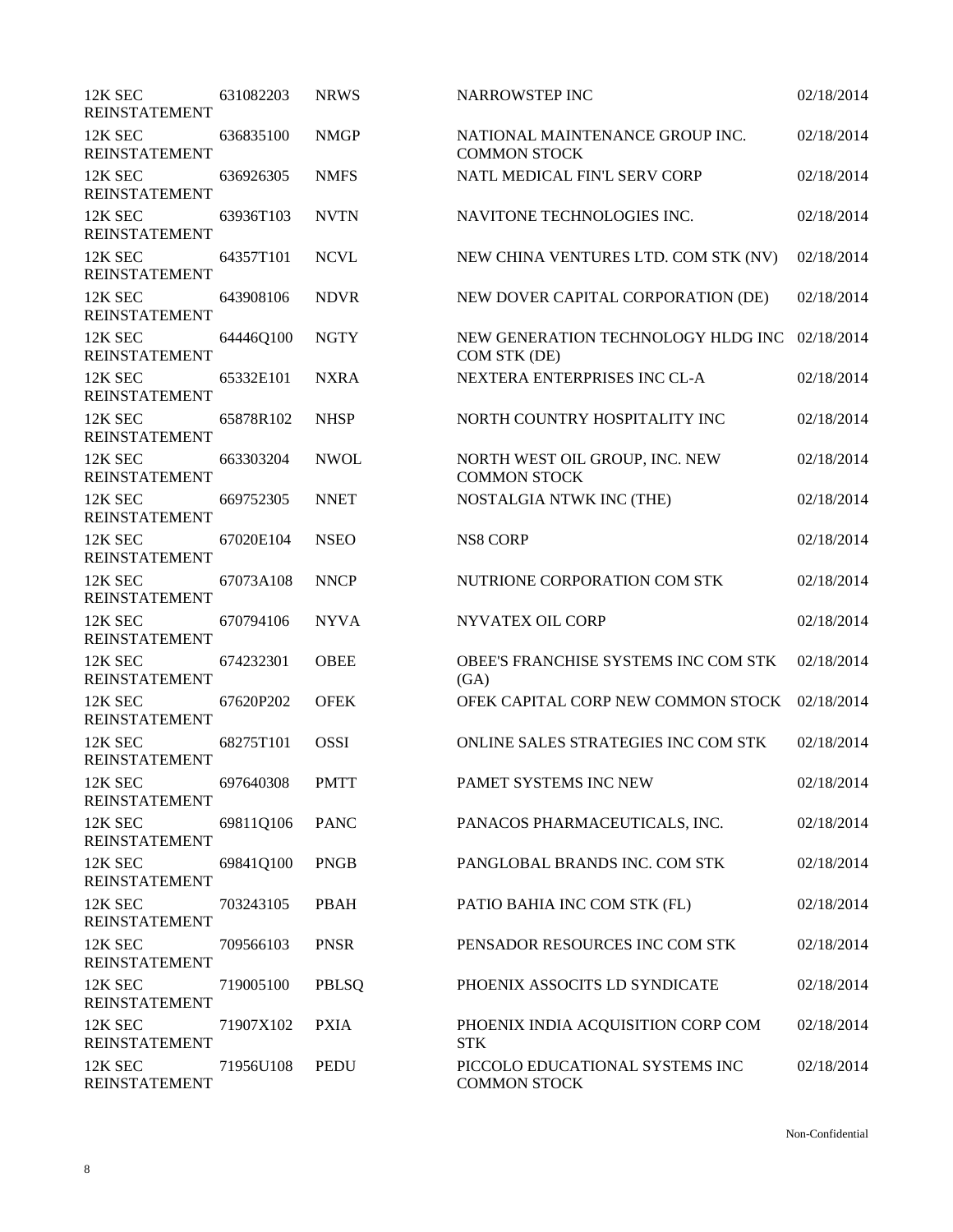| 12K SEC<br><b>REINSTATEMENT</b> | 73316R106 | <b>POPT</b>  | POP3 MEDIA CORP                                 | 02/18/2014 |
|---------------------------------|-----------|--------------|-------------------------------------------------|------------|
| 12K SEC<br><b>REINSTATEMENT</b> | 74047Y105 | <b>PREMF</b> | PREMD INC COM                                   | 02/18/2014 |
| 12K SEC<br><b>REINSTATEMENT</b> | 74155B301 | <b>PCIR</b>  | PRIME COMPANIES INC NEW COM STK (DE)            | 02/18/2014 |
| 12K SEC<br><b>REINSTATEMENT</b> | 747278208 | QMCG         | QMAC ENERGY INC NEW                             | 02/18/2014 |
| 12K SEC<br><b>REINSTATEMENT</b> | 74762A100 | <b>QCPC</b>  | QUANTEX CAPITAL CORP COM                        | 02/18/2014 |
| 12K SEC<br><b>REINSTATEMENT</b> | 747914109 | QMED         | <b>QMED INC</b>                                 | 02/18/2014 |
| 12K SEC<br><b>REINSTATEMENT</b> | 74956R109 | <b>RFPX</b>  | <b>RFP EXPRESS INC</b>                          | 02/18/2014 |
| 12K SEC<br><b>REINSTATEMENT</b> | 75060P103 | <b>RADG</b>  | RADUGA INC. COMMON STOCK                        | 02/18/2014 |
| 12K SEC<br><b>REINSTATEMENT</b> | 751315201 | <b>RVHC</b>  | RAM VENTURE HOLDINGS CORP NEW                   | 02/18/2014 |
| 12K SEC<br><b>REINSTATEMENT</b> | 75774K101 | <b>RROLQ</b> | REDROLLER HOLDINGS COM STK                      | 02/18/2014 |
| 12K SEC<br><b>REINSTATEMENT</b> | 75961Y104 | <b>RKNW</b>  | REMOTE KNOWLEDGE INC                            | 02/18/2014 |
| 12K SEC<br><b>REINSTATEMENT</b> | 76122L106 | <b>RPCX</b>  | RESOURCEPHOENIX INC CL-A                        | 02/18/2014 |
| 12K SEC<br><b>REINSTATEMENT</b> | 761235506 | <b>RSPNQ</b> | <b>RESPONSE USA INC-NEW</b>                     | 02/18/2014 |
| 12K SEC<br><b>REINSTATEMENT</b> | 773108105 | <b>RKLC</b>  | <b>ROCKELLE CORP</b>                            | 02/18/2014 |
| 12K SEC<br><b>REINSTATEMENT</b> | 777335100 | <b>ROSD</b>  | ROSEDALE DECORATIVE PRDS LTD                    | 02/18/2014 |
| 12K SEC<br><b>REINSTATEMENT</b> | 78347X105 | <b>RXEI</b>  | RXELITE, INC. COMMON STOCK (DE)                 | 02/18/2014 |
| 12K SEC<br><b>REINSTATEMENT</b> | 78440Y109 | <b>SKRV</b>  | SK REALTY VENTURES INC RESTRICTED<br>12/01/2035 | 02/18/2014 |
| 12K SEC<br><b>REINSTATEMENT</b> | 785025107 | <b>SWMX</b>  | SWMX, INC. COMMON STOCK                         | 02/18/2014 |
| 12K SEC<br><b>REINSTATEMENT</b> | 81103X103 | <b>SCPV</b>  | SCRIP ADVANTAGE INC.                            | 02/18/2014 |
| 12K SEC<br><b>REINSTATEMENT</b> | 811731108 | <b>SEPI</b>  | SEAESCAPE ENTERTAINMENT INC.                    | 02/18/2014 |
| 12K SEC<br><b>REINSTATEMENT</b> | 82437L104 | <b>SHDBQ</b> | SHERWOOD BRANDS CL-A                            | 02/18/2014 |
| 12K SEC<br><b>REINSTATEMENT</b> | 825034101 | <b>LODG</b>  | SHOLODGE INC                                    | 02/18/2014 |
| 12K SEC<br><b>REINSTATEMENT</b> | 825098205 | <b>SSMH</b>  | <b>SHOPSMITH INC NEW</b>                        | 02/18/2014 |
| 12K SEC<br><b>REINSTATEMENT</b> | 82989R103 | <b>SIVO</b>  | SIVOO HOLDINGS, INC. COM STK                    | 02/18/2014 |
| 12K SEC<br><b>REINSTATEMENT</b> | 83083P100 | <b>SKYL</b>  | SKYLINE MULTIMEDIA ENTERTAINMT                  | 02/18/2014 |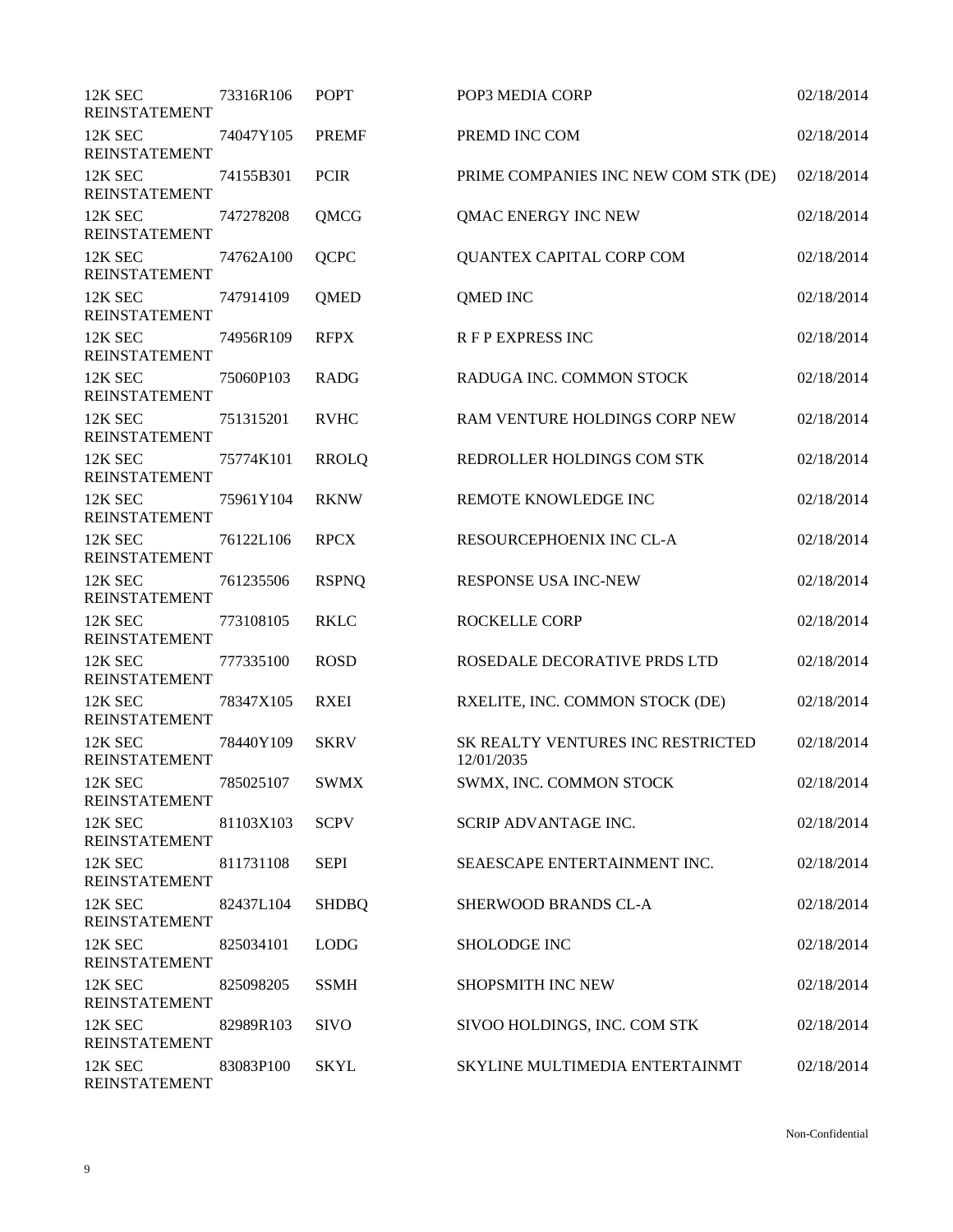| 12K SEC<br><b>REINSTATEMENT</b> | 830866109 | <b>SYHI</b>  | <b>SKYMARK HOLDINGS INC</b>                              | 02/18/2014 |
|---------------------------------|-----------|--------------|----------------------------------------------------------|------------|
| 12K SEC<br><b>REINSTATEMENT</b> | 83171W207 | <b>STMC</b>  | SMART SMS CORP. NEW COMMON STOCK                         | 02/18/2014 |
| 12K SEC<br><b>REINSTATEMENT</b> | 83420E107 | <b>SOLI</b>  | SOLEI SYSTEMS INC COMMON STOCK (FL)                      | 02/18/2014 |
| 12K SEC<br><b>REINSTATEMENT</b> | 83420V109 | <b>SLIA</b>  | <b>SOLICA INC COM</b>                                    | 02/18/2014 |
| 12K SEC<br><b>REINSTATEMENT</b> | 83614R203 | <b>SODH</b>  | SOURCE DIRECT HOLDINGS INC NEW<br><b>COMMON STOCK</b>    | 02/18/2014 |
| 12K SEC<br><b>REINSTATEMENT</b> | 852685205 | <b>SIDGQ</b> | STAMFORD INDUSTRIAL GROUP INC NEW<br><b>COMMON STOCK</b> | 02/18/2014 |
| 12K SEC<br><b>REINSTATEMENT</b> | 855904108 | <b>STIN</b>  | <b>STARTEC INC</b>                                       | 02/18/2014 |
| 12K SEC<br><b>REINSTATEMENT</b> | 867472300 | <b>SNYL</b>  | SUNNYLIFE GLOBAL, INC. NEW                               | 02/18/2014 |
| 12K SEC<br><b>REINSTATEMENT</b> | 867939100 | <b>SUHI</b>  | SUNSTAR HEALTHCARE INC                                   | 02/18/2014 |
| 12K SEC<br><b>REINSTATEMENT</b> | 870438108 | <b>SWZH</b>  | SWEETSKINZ HOLDINGS INC. COM                             | 02/18/2014 |
| 12K SEC<br><b>REINSTATEMENT</b> | 87164M100 | <b>SYNI</b>  | SYNVISTA THERAPEUTICS, INC                               | 02/18/2014 |
| 12K SEC<br><b>REINSTATEMENT</b> | 871824108 | <b>SYRA</b>  | <b>SYRATECH CORP</b>                                     | 02/18/2014 |
| 12K SEC<br><b>REINSTATEMENT</b> | 872066105 | <b>SYZG</b>  | SYZYGY ENTERTAINMENT LTD                                 | 02/18/2014 |
| 12K SEC<br><b>REINSTATEMENT</b> | 874050107 | <b>TJSS</b>  | TAJ SYSTEMS INC COMMON STOCK                             | 02/18/2014 |
| 12K SEC<br><b>REINSTATEMENT</b> | 87583U105 | <b>TNSP</b>  | TANK SPORTS INC COMMON STOCK                             | 02/18/2014 |
| 12K SEC<br><b>REINSTATEMENT</b> | 878919208 | <b>TEKCQ</b> | <b>TEKNOWLEDGE CORP</b>                                  | 02/18/2014 |
| 12K SEC<br><b>REINSTATEMENT</b> | 879088102 | <b>TEKI</b>  | TEK DIGITEL CORP                                         | 02/18/2014 |
| 12K SEC<br><b>REINSTATEMENT</b> | 879320109 | <b>TWOS</b>  | TELEDATA WORLD SERVICES INC                              | 02/18/2014 |
| 12K SEC<br><b>REINSTATEMENT</b> | 88631A109 | <b>TXNM</b>  | TIANXIN MINING USA INC COM STK (NV)                      | 02/18/2014 |
| 12K SEC<br><b>REINSTATEMENT</b> | 886405109 | <b>TIDE</b>  | TIDELANDS OIL & GAS CORP                                 | 02/18/2014 |
| <b>ADD</b>                      | 88650V109 | <b>TIER</b>  | TIER REIT INC COM (MD)                                   | 02/18/2014 |
| 12K SEC<br><b>REINSTATEMENT</b> | 89149T101 | <b>TCIX</b>  | TOTAL CONTAINMENT INC (PA)                               | 02/18/2014 |
| 12K SEC<br><b>REINSTATEMENT</b> | 89366F107 | <b>TRBI</b>  | TRANSFERORBIT CORPORATION COM STK<br>(FL)                | 02/18/2014 |
| 12K SEC<br><b>REINSTATEMENT</b> | 895578102 | <b>TRIS</b>  | TRI-S SECURITY CORP                                      | 02/18/2014 |
| 12K SEC<br><b>REINSTATEMENT</b> | 89579B208 | <b>TINV</b>  | TRIAD INNOVATIONS INC NEW COM STK                        | 02/18/2014 |
| 12K SEC<br><b>REINSTATEMENT</b> | 897876108 | TUYU         | TRUEYOU.COM, INC.                                        | 02/18/2014 |

Non-Confidential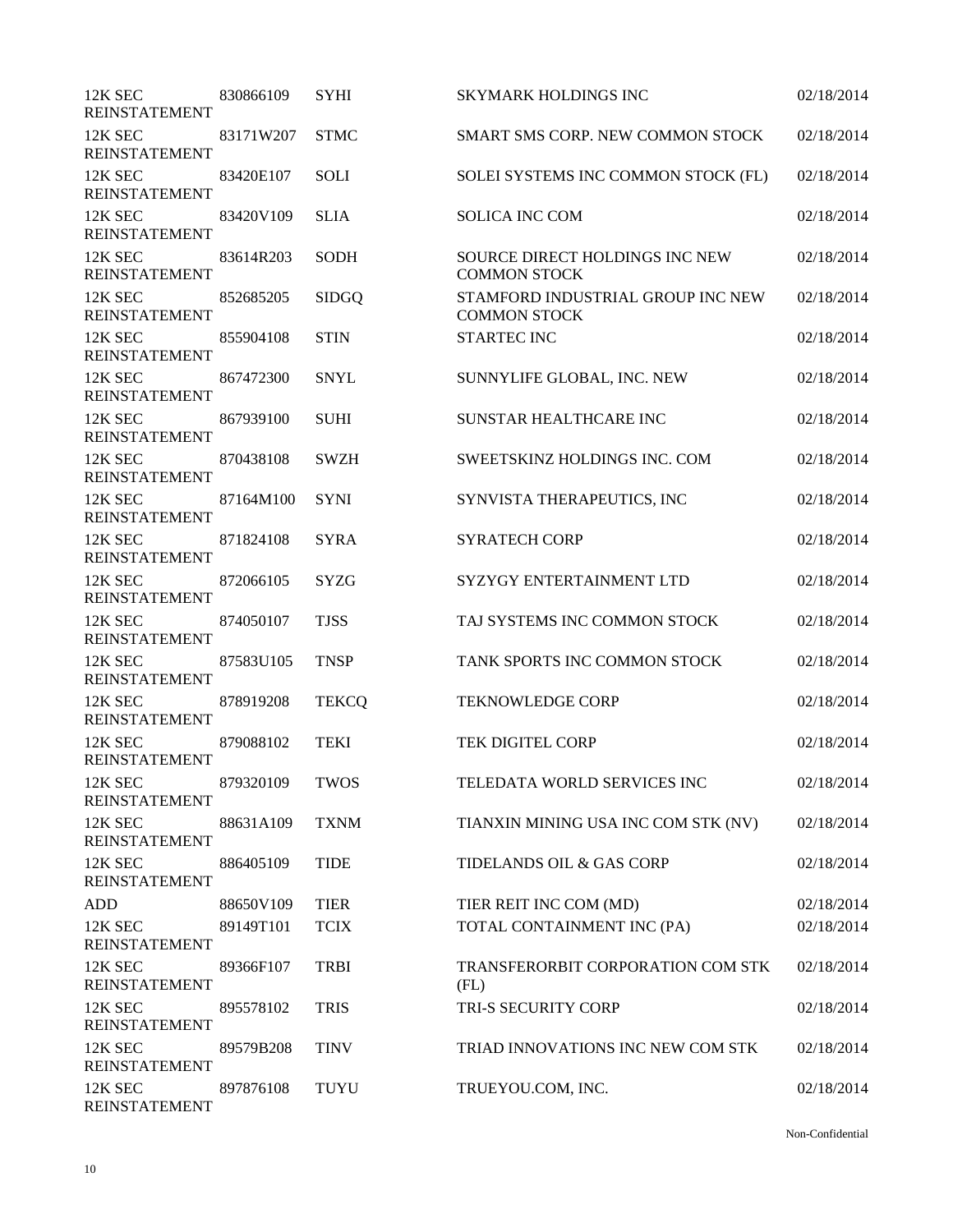| 12K SEC<br><b>REINSTATEMENT</b> | 90041M103       | <b>TWHI</b>  | TURNING WHEEL HOLDINGS INC COM STK<br>(NV)                           | 02/18/2014 |
|---------------------------------|-----------------|--------------|----------------------------------------------------------------------|------------|
| 12K SEC<br><b>REINSTATEMENT</b> | 90345G109       | <b>USAE</b>  | US AEROSPACE INC COM STK (DE)                                        | 02/18/2014 |
| 12K SEC<br><b>REINSTATEMENT</b> | 90384V504       | <b>ULFS</b>  | ULTIMATE FRANCHISE SYS INC                                           | 02/18/2014 |
| <b>ADD</b>                      | 910186105       | <b>UNDVL</b> | UNITED DEV FDG III UNIT LTD PARTNERSHIP 02/18/2014<br>$INT$ ( $DE$ ) |            |
| 12K SEC<br><b>REINSTATEMENT</b> | 916741101       | <b>UPSN</b>  | <b>UPSNAP INC</b>                                                    | 02/18/2014 |
| 12K SEC<br><b>REINSTATEMENT</b> | 91818N100       | <b>UWKI</b>  | UWINK, INC. (DEL) COMMON STOCK                                       | 02/18/2014 |
| 12K SEC<br><b>REINSTATEMENT</b> | 92240C308       | <b>VCMP</b>  | <b>VCAMPUS CORP</b>                                                  | 02/18/2014 |
| 12K SEC<br><b>REINSTATEMENT</b> | 928478106       | <b>VTST</b>  | <b>VITALSTATE INC</b>                                                | 02/18/2014 |
| 12K SEC<br><b>REINSTATEMENT</b> | 92927Q109       | <b>VZIL</b>  | VZILLION INC COM STK (DE)                                            | 02/18/2014 |
| 12K SEC<br><b>REINSTATEMENT</b> | 93163V109       | <b>WLKF</b>  | <b>WALKER FINANCIAL CORP</b>                                         | 02/18/2014 |
| 12K SEC<br><b>REINSTATEMENT</b> | 946838109       | <b>WERU</b>  | WE-R-YOU CORPORATION COM STK (DE)                                    | 02/18/2014 |
| 12K SEC<br><b>REINSTATEMENT</b> | 94769H403       | <b>WKYN</b>  | WEBSKY, INC NEW                                                      | 02/18/2014 |
| 12K SEC<br><b>REINSTATEMENT</b> | 960568103       | <b>WSTN</b>  | <b>WESTLIN CORP</b>                                                  | 02/18/2014 |
| 12K SEC<br><b>REINSTATEMENT</b> | 961754207       | TWDG         | WESTWOOD GROUP, INC (THE) NEW                                        | 02/18/2014 |
| 12K SEC<br><b>REINSTATEMENT</b> | 96684M508       | <b>WIFT</b>  | WI-FI TV INC NEW COM STK                                             | 02/18/2014 |
| 12K SEC<br><b>REINSTATEMENT</b> | 96766P106       | <b>WIFM</b>  | WIFIMED HOLDINGS COMPANY, INC.<br><b>COMMON STOCK</b>                | 02/18/2014 |
| 12K SEC<br><b>REINSTATEMENT</b> | 98142E607       | <b>WOAM</b>  | WORLD AM, INC. NEW COMMON STOCK                                      | 02/18/2014 |
| 12K SEC<br><b>REINSTATEMENT</b> | 98147T104 WHAIQ |              | WORLD HEALTH ALTERNATIVES INC                                        | 02/18/2014 |
| 12K SEC<br><b>REINSTATEMENT</b> | 981493109       | <b>WLSV</b>  | WORLD LOGISTICS SERVICES INC COM STK<br>(DE)                         | 02/18/2014 |
| 12K SEC<br><b>REINSTATEMENT</b> | 98159Q105       | <b>WWDA</b>  | WORLDWIDE AUCTION SOLUTIONS INC<br><b>COMMON STOCK</b>               | 02/18/2014 |
| 12K SEC<br><b>REINSTATEMENT</b> | 98260M100       | <b>WWEB</b>  | WWEBNET, INC. COMMON STOCK                                           | 02/18/2014 |
| 12K SEC<br><b>REINSTATEMENT</b> | 983674102       | <b>XAIN</b>  | XA, INC.                                                             | 02/18/2014 |
| 12K SEC<br><b>REINSTATEMENT</b> | 98411L100       | <b>XNSR</b>  | <b>XENSOR CORPORATION</b>                                            | 02/18/2014 |

## **DELETE**

| <b>DELETE</b> | 055367106 | <b>BCSB</b> | <b>BCSB BANCORP INC COM STK</b> | 02/18/2014 |
|---------------|-----------|-------------|---------------------------------|------------|
| <b>DELETE</b> | 164154106 | CHK.        | <b>CHEROKEE BANKING COMPANY</b> | 02/18/2014 |

Non-Confidential